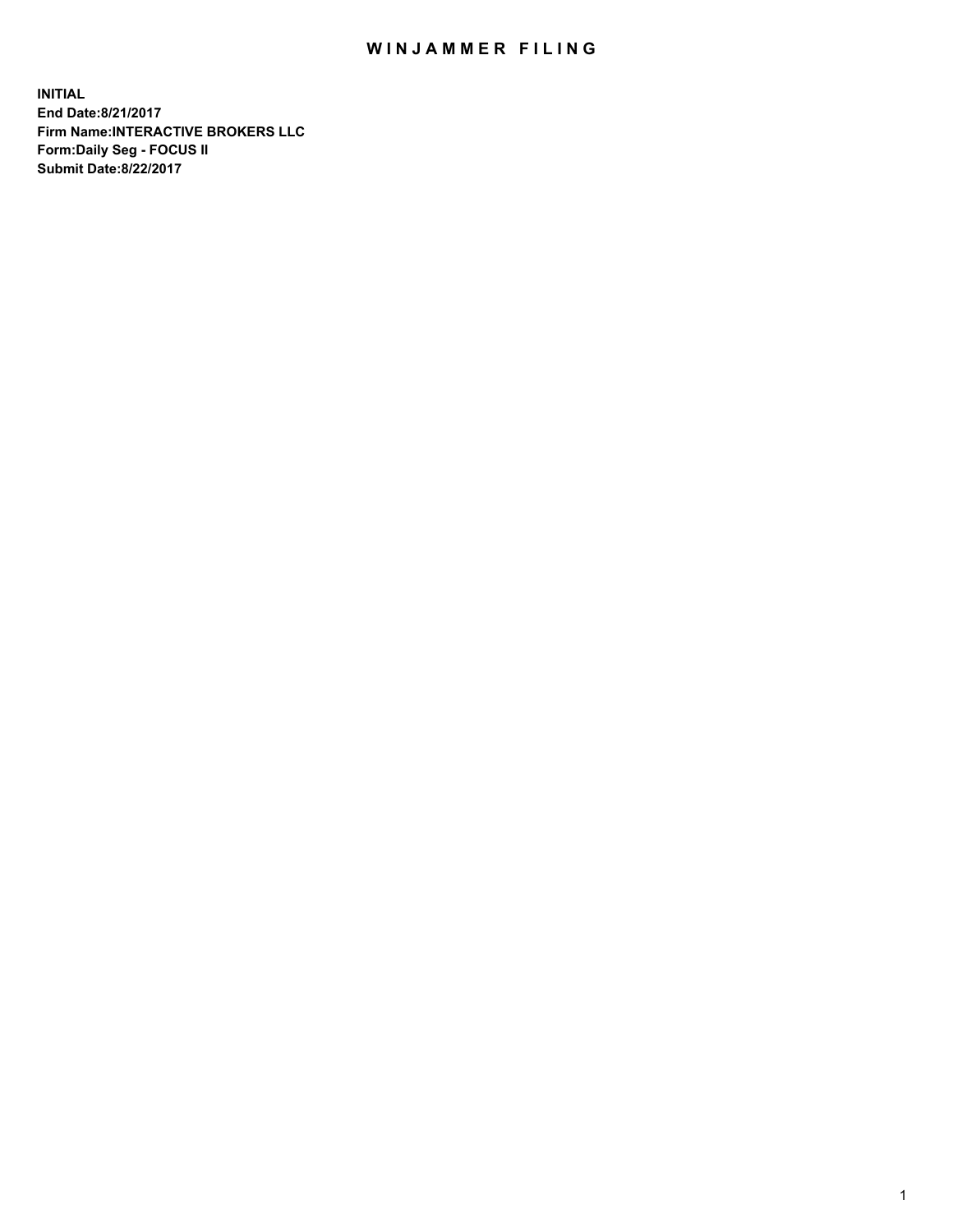## **INITIAL End Date:8/21/2017 Firm Name:INTERACTIVE BROKERS LLC Form:Daily Seg - FOCUS II Submit Date:8/22/2017 Daily Segregation - Cover Page**

| Name of Company<br><b>Contact Name</b><br><b>Contact Phone Number</b><br><b>Contact Email Address</b>                                                                                                                                                                                                                          | <b>INTERACTIVE BROKERS LLC</b><br>James Menicucci<br>203-618-8085<br>jmenicucci@interactivebrokers.c<br>om |
|--------------------------------------------------------------------------------------------------------------------------------------------------------------------------------------------------------------------------------------------------------------------------------------------------------------------------------|------------------------------------------------------------------------------------------------------------|
| FCM's Customer Segregated Funds Residual Interest Target (choose one):<br>a. Minimum dollar amount: ; or<br>b. Minimum percentage of customer segregated funds required:%; or<br>c. Dollar amount range between: and; or<br>d. Percentage range of customer segregated funds required between:% and%.                          | $\overline{\mathbf{0}}$<br>0<br>155,000,000 245,000,000<br>0 <sub>0</sub>                                  |
| FCM's Customer Secured Amount Funds Residual Interest Target (choose one):<br>a. Minimum dollar amount: ; or<br>b. Minimum percentage of customer secured funds required:%; or<br>c. Dollar amount range between: and; or<br>d. Percentage range of customer secured funds required between:% and%.                            | $\overline{\mathbf{0}}$<br>$\overline{\mathbf{0}}$<br>80,000,000 120,000,000<br>00                         |
| FCM's Cleared Swaps Customer Collateral Residual Interest Target (choose one):<br>a. Minimum dollar amount: ; or<br>b. Minimum percentage of cleared swaps customer collateral required:% ; or<br>c. Dollar amount range between: and; or<br>d. Percentage range of cleared swaps customer collateral required between:% and%. | $\overline{\mathbf{0}}$<br>$\overline{\mathbf{0}}$<br>0 <sub>0</sub><br><u>00</u>                          |

Attach supporting documents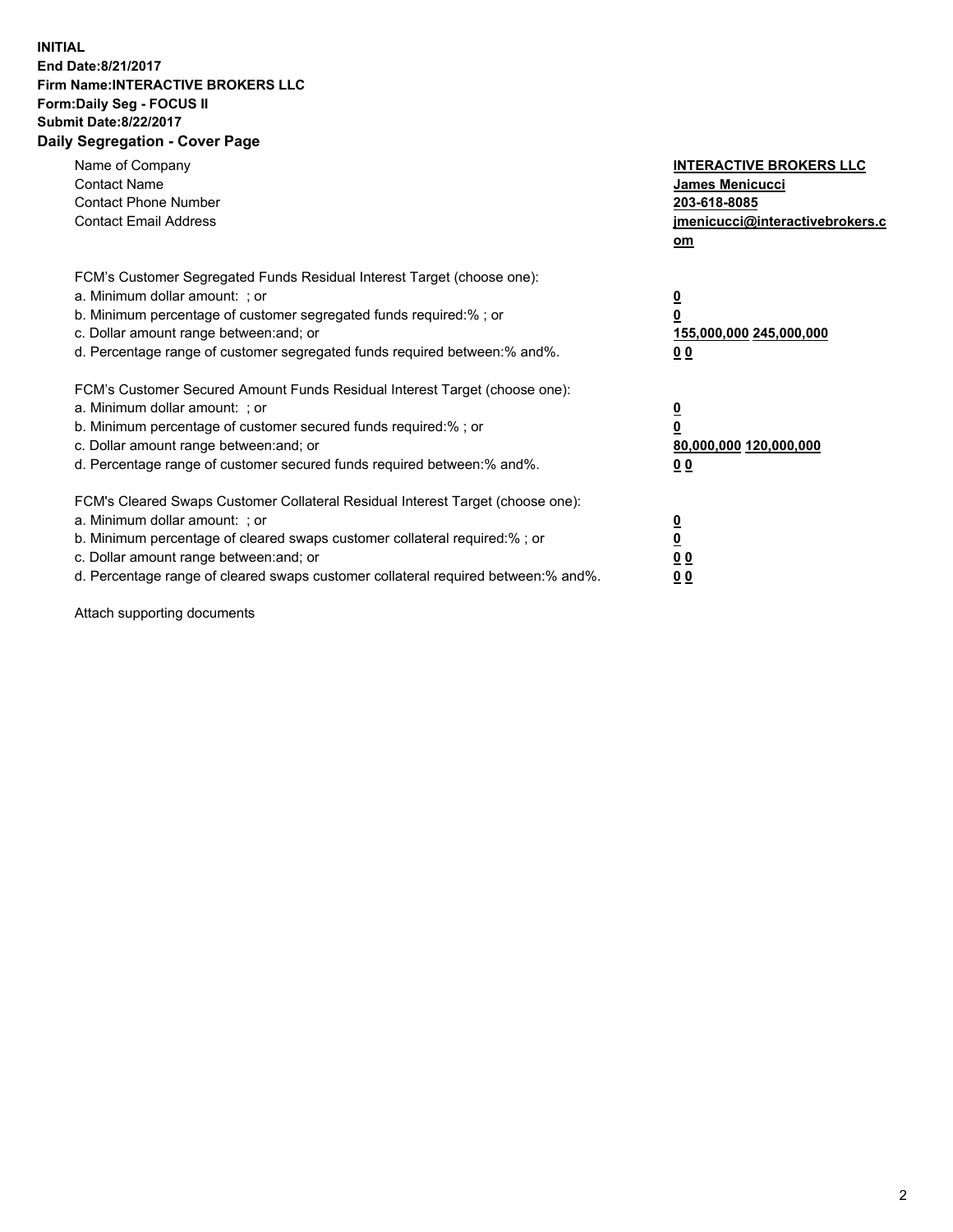## **INITIAL End Date:8/21/2017 Firm Name:INTERACTIVE BROKERS LLC Form:Daily Seg - FOCUS II Submit Date:8/22/2017 Daily Segregation - Secured Amounts**

|                | Dany Oogrogaach - Ocearea Amounta                                                                          |                                  |
|----------------|------------------------------------------------------------------------------------------------------------|----------------------------------|
|                | Foreign Futures and Foreign Options Secured Amounts                                                        |                                  |
|                | Amount required to be set aside pursuant to law, rule or regulation of a foreign                           | $0$ [7305]                       |
|                | government or a rule of a self-regulatory organization authorized thereunder                               |                                  |
| 1.             | Net ledger balance - Foreign Futures and Foreign Option Trading - All Customers                            |                                  |
|                | A. Cash                                                                                                    | 370,208,147 [7315]               |
|                | B. Securities (at market)                                                                                  | $0$ [7317]                       |
| 2.             | Net unrealized profit (loss) in open futures contracts traded on a foreign board of trade                  | -12,493,055 [7325]               |
| 3.             | Exchange traded options                                                                                    |                                  |
|                | a. Market value of open option contracts purchased on a foreign board of trade                             | 49,110 [7335]                    |
|                | b. Market value of open contracts granted (sold) on a foreign board of trade                               | -35,921 [7337]                   |
| 4.             | Net equity (deficit) (add lines 1.2. and 3.)                                                               | 357,728,281 [7345]               |
| 5.             | Account liquidating to a deficit and account with a debit balances - gross amount                          | 20,448 [7351]                    |
|                | Less: amount offset by customer owned securities                                                           | 0 [7352] 20,448 [7354]           |
| 6.             | Amount required to be set aside as the secured amount - Net Liquidating Equity                             | 357,748,729 [7355]               |
|                | Method (add lines 4 and 5)                                                                                 |                                  |
| 7.             | Greater of amount required to be set aside pursuant to foreign jurisdiction (above) or line                | 357,748,729 [7360]               |
|                | 6.                                                                                                         |                                  |
|                | FUNDS DEPOSITED IN SEPARATE REGULATION 30.7 ACCOUNTS                                                       |                                  |
| $\mathbf{1}$ . | Cash in banks                                                                                              |                                  |
|                | A. Banks located in the United States                                                                      | 63,535,587 [7500]                |
|                | B. Other banks qualified under Regulation 30.7                                                             | 0 [7520] 63,535,587 [7530]       |
| 2.             | Securities                                                                                                 |                                  |
|                | A. In safekeeping with banks located in the United States                                                  | 343,837,285 [7540]               |
|                | B. In safekeeping with other banks qualified under Regulation 30.7                                         | 0 [7560] 343,837,285 [7570]      |
| 3.             | Equities with registered futures commission merchants                                                      |                                  |
|                | A. Cash                                                                                                    | $0$ [7580]                       |
|                | <b>B.</b> Securities                                                                                       | $0$ [7590]                       |
|                | C. Unrealized gain (loss) on open futures contracts                                                        | $0$ [7600]                       |
|                | D. Value of long option contracts                                                                          | $0$ [7610]                       |
|                | E. Value of short option contracts                                                                         | 0 [7615] 0 [7620]                |
| 4.             | Amounts held by clearing organizations of foreign boards of trade                                          |                                  |
|                | A. Cash                                                                                                    | $0$ [7640]                       |
|                | <b>B.</b> Securities                                                                                       | $0$ [7650]                       |
|                | C. Amount due to (from) clearing organization - daily variation                                            | $0$ [7660]                       |
|                | D. Value of long option contracts                                                                          | $0$ [7670]                       |
|                | E. Value of short option contracts                                                                         | 0 [7675] 0 [7680]                |
| 5.             | Amounts held by members of foreign boards of trade                                                         |                                  |
|                | A. Cash                                                                                                    | 87,873,420 [7700]                |
|                | <b>B.</b> Securities                                                                                       | $0$ [7710]                       |
|                | C. Unrealized gain (loss) on open futures contracts                                                        | -10,412,140 [7720]               |
|                | D. Value of long option contracts                                                                          | 49,110 [7730]                    |
|                | E. Value of short option contracts                                                                         | -35,921 [7735] 77,474,469 [7740] |
| 6.             | Amounts with other depositories designated by a foreign board of trade                                     | $0$ [7760]                       |
| 7.             | Segregated funds on hand                                                                                   | $0$ [7765]                       |
| 8.             | Total funds in separate section 30.7 accounts                                                              | 484,847,341 [7770]               |
| 9.             | Excess (deficiency) Set Aside for Secured Amount (subtract line 7 Secured Statement<br>Page 1 from Line 8) | 127,098,612 [7380]               |
| 10.            | Management Target Amount for Excess funds in separate section 30.7 accounts                                | 80,000,000 [7780]                |
| 11.            | Excess (deficiency) funds in separate 30.7 accounts over (under) Management Target                         | 47,098,612 [7785]                |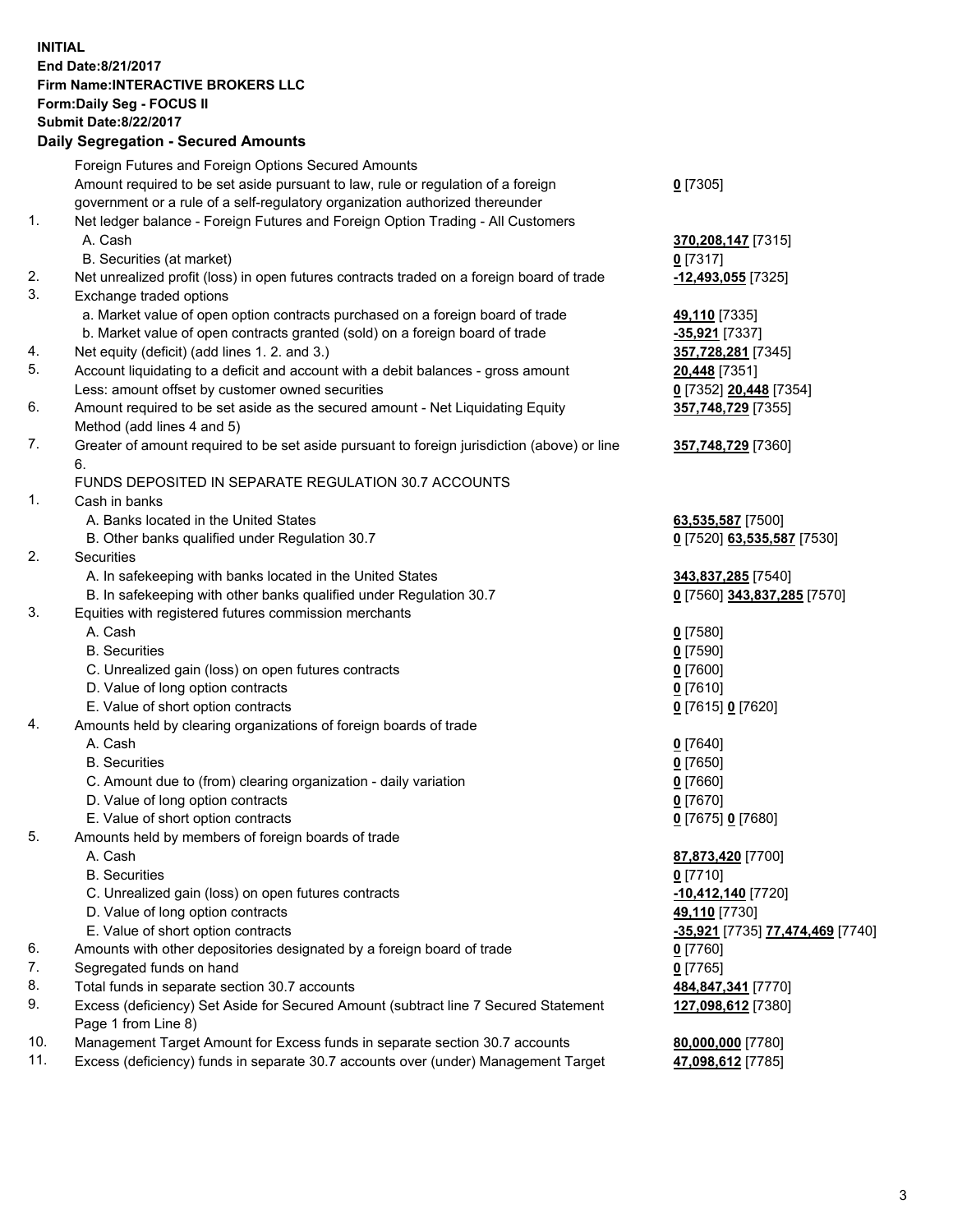**INITIAL End Date:8/21/2017 Firm Name:INTERACTIVE BROKERS LLC Form:Daily Seg - FOCUS II Submit Date:8/22/2017 Daily Segregation - Segregation Statement** SEGREGATION REQUIREMENTS(Section 4d(2) of the CEAct) 1. Net ledger balance A. Cash **4,533,129,972** [7010] B. Securities (at market) **0** [7020] 2. Net unrealized profit (loss) in open futures contracts traded on a contract market **4,254,518** [7030] 3. Exchange traded options A. Add market value of open option contracts purchased on a contract market **208,346,663** [7032] B. Deduct market value of open option contracts granted (sold) on a contract market **-308,144,446** [7033] 4. Net equity (deficit) (add lines 1, 2 and 3) **4,437,586,707** [7040] 5. Accounts liquidating to a deficit and accounts with debit balances - gross amount **213,419** [7045] Less: amount offset by customer securities **0** [7047] **213,419** [7050] 6. Amount required to be segregated (add lines 4 and 5) **4,437,800,126** [7060] FUNDS IN SEGREGATED ACCOUNTS 7. Deposited in segregated funds bank accounts A. Cash **1,054,933,962** [7070] B. Securities representing investments of customers' funds (at market) **2,432,785,540** [7080] C. Securities held for particular customers or option customers in lieu of cash (at market) **0** [7090] 8. Margins on deposit with derivatives clearing organizations of contract markets A. Cash **519,985,471** [7100] B. Securities representing investments of customers' funds (at market) **727,225,744** [7110] C. Securities held for particular customers or option customers in lieu of cash (at market) **0** [7120] 9. Net settlement from (to) derivatives clearing organizations of contract markets **767,021** [7130] 10. Exchange traded options A. Value of open long option contracts **208,348,063** [7132] B. Value of open short option contracts **-308,141,721** [7133] 11. Net equities with other FCMs A. Net liquidating equity **0** [7140] B. Securities representing investments of customers' funds (at market) **0** [7160] C. Securities held for particular customers or option customers in lieu of cash (at market) **0** [7170] 12. Segregated funds on hand **0** [7150] 13. Total amount in segregation (add lines 7 through 12) **4,635,904,080** [7180] 14. Excess (deficiency) funds in segregation (subtract line 6 from line 13) **198,103,954** [7190] 15. Management Target Amount for Excess funds in segregation **155,000,000** [7194] **43,103,954** [7198]

16. Excess (deficiency) funds in segregation over (under) Management Target Amount Excess